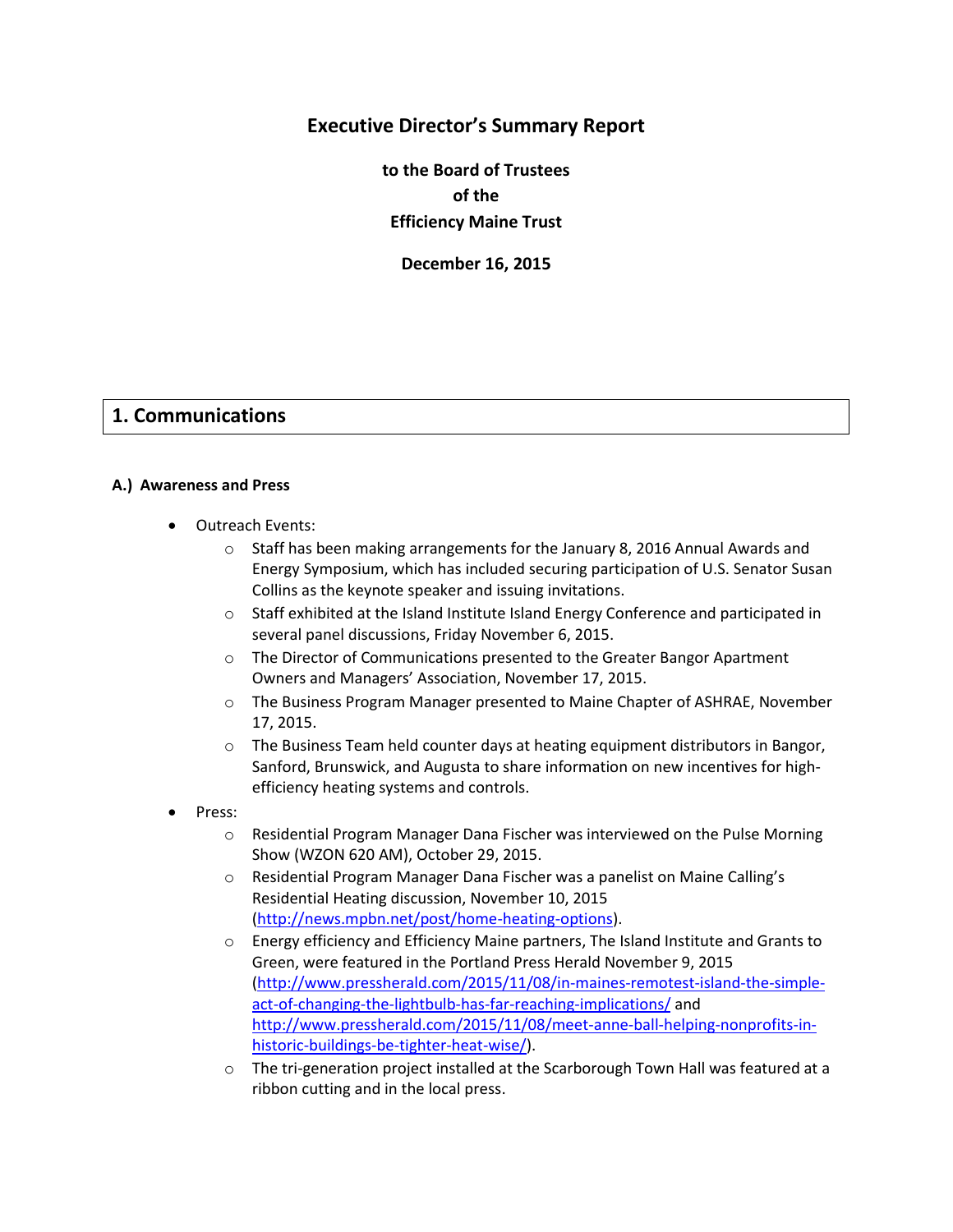- o Smart, efficient heating alternatives were featured in the Bangor Daily News November 23, 2015 [\(http://bangordailynews.com/2015/11/23/living/save-big-with](http://bangordailynews.com/2015/11/23/living/save-big-with-these-smart-efficient-ways-to-heat-your-maine-home/)[these-smart-efficient-ways-to-heat-your-maine-home/\)](http://bangordailynews.com/2015/11/23/living/save-big-with-these-smart-efficient-ways-to-heat-your-maine-home/).
- o Heat pumps were featured on MPBN, November 30, 2015 [\(http://news.mpbn.net/post/heat-pumps-catching-even-gov-lepage-loves-them\)](http://news.mpbn.net/post/heat-pumps-catching-even-gov-lepage-loves-them).
- Website and Outreach
	- o 27,224 website visits in October, 26,035 website visits in November
		- compare with 27,224 visits in October 2014;
		- **COMPARE WITH 31,645 visits in November 2014;**
		- **20,329 unique visits in October; 19,995 unique visits in November;**
		- 6,679 visits were driven through digital ads in October;
		- 7,541 visits were driven through digital ads in November.
	- o New web resources for "How to Get Started" with energy efficiency are under development.

# **B.) Call Center**

- 335 calls per week, on average, in October 2015; 290 calls per week, on average, in November 2015.
- 43 email inquiries were handled per week, on average, in November 2015.
- A customer satisfaction call campaign was launched in November.

# **C.) Government Relations**

- Activity at the PUC included:
	- o Technical conference on the "Cap" rule
	- o Continuing engagement in the Notice of Inquiry on net metering and solar
	- o Proceedings regarding Non-Transmission Alternatives and the role of a "NTA coordinator"
	- $\circ$  Monitoring dockets related to the Emera system planning, Summit NG tariff case, and natural gas conservation.
- On December 1, 2015, the Trust submitted the Annual Report for fiscal year 2015 to the Chairs of the Energy, Utilities and Technology Committee and to the Public Utilities Commission.
- The Trust Staff and consultants spent much of the past month organizing filings and exhibits for an adjudicated proceeding at the Commission for review and approval of the Triennial Plan for Fiscal Years 2017-2019.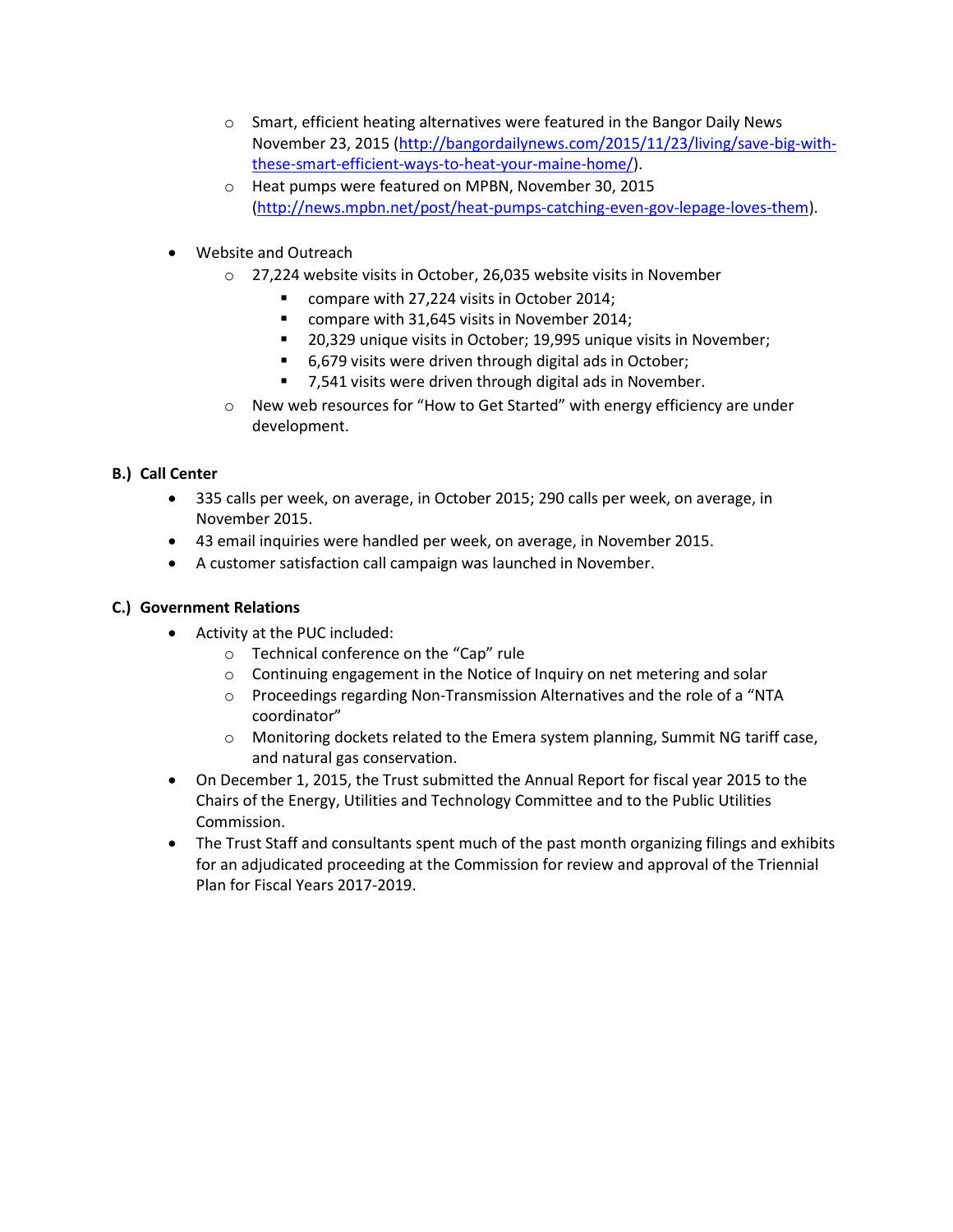# **2. Program Highlights<sup>1</sup>**

#### **A.) Business Incentive Program – Electric Measures**

| Period             | kWh Savings | <b>Participants</b> |  |
|--------------------|-------------|---------------------|--|
| 07/01 to 11/30     | 15,401,290  | 696                 |  |
| October & November | 1,278,289   | 16                  |  |

| <b>Description</b>              | Program<br>Investment |  |
|---------------------------------|-----------------------|--|
| FY16 Program Budget             | \$7,104,445           |  |
| 07/01 to 11/30 Spending         | \$5,582,483           |  |
| Percent of Budget Spent to Date | 79%                   |  |
| Percent of Year Passed          | 47%                   |  |

- The team continues to close out FY15 projects.
- The program has 32 projects, or \$477,204 of commitments, in its pipeline.
	- o Prescriptive program: 28 projects for \$408,690.
	- o Custom program: 4 projects for \$68,514.
- The program is developing a new approach to lighting projects that promotes LED lighting design retrofits instead of 1:1 fixture replacements. This allows businesses to take advantage of the developments made in LED technology (such as dimming, daylight harvesting, and task tuning).

#### **B.) Business Incentive Program – Natural Gas Measures**

| Period             | <b>MMBtu Savings</b> | <b>Participants</b> |  |
|--------------------|----------------------|---------------------|--|
| 07/01 to 11/30     | 2.296                | 13                  |  |
| October & November | 1,502                |                     |  |

| <b>Description</b>              | Program<br>Investment |  |
|---------------------------------|-----------------------|--|
| FY16 Program Budget             | \$753,108             |  |
| 07/01 to 11/30 Spending         | \$53,400              |  |
| Percent of Budget Spent to Date | 7%                    |  |
| Percent of Year Passed          | 42%                   |  |

 $1$  The spending amounts in each table reflect the most recently paid invoice.

 $\overline{\phantom{a}}$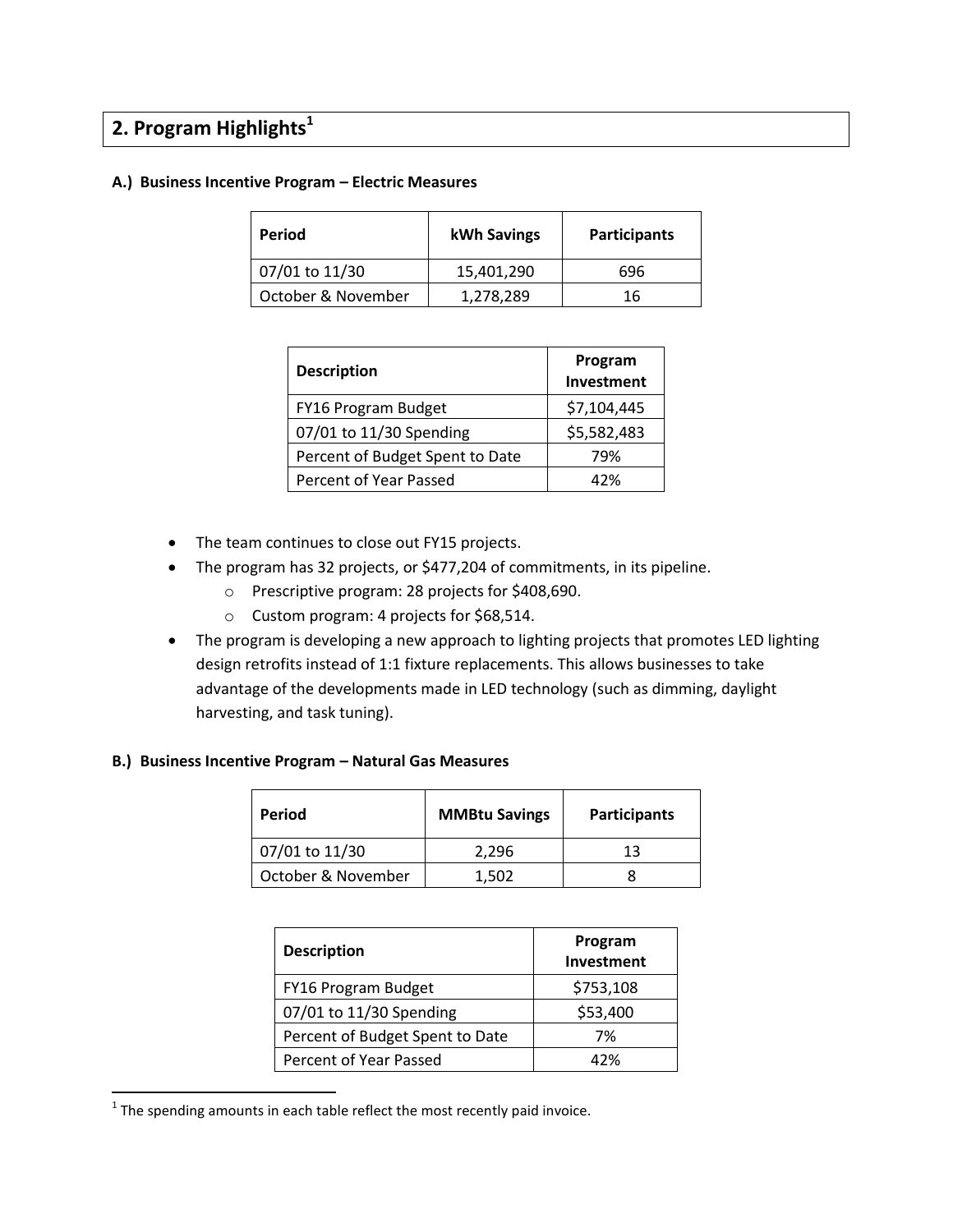- The program rolled out statewide in October and continues market the expansion:
	- o Contractor counter days are being held through December.
	- o The program has bill stuffers in the Maine Natural and Bangor Gas service territories.
- The program has 12 projects, or \$162,287 of commitments, in its pipeline.
	- o Bangor Gas: 1 prescriptive project.
	- o Maine Natural: 3 prescriptive projects and 3 custom projects.
	- o Unitil: 4 prescriptive projects and 1 custom project.
- The program is preparing for the new natural gas expansion customers coming in the spring.
- Staff foresees a need to increase marketing and technical support for custom projects in order to fully invest the natural gas budgets in the C&I sector
	- o Planning is underway to find the most effective path for delivering increased marketing and technical support for custom natural gas projects

## **C.) Business Incentive Program – All Fuels Measures / Heat Pumps / Heating Solutions**

| Period             | <b>MMBtu Savings</b> | <b>Participants</b> |  |
|--------------------|----------------------|---------------------|--|
| 07/01 to 11/30     | 6,437                | 104                 |  |
| October & November | 977                  | 54                  |  |

| <b>Description</b>              | Program<br>Investment |  |
|---------------------------------|-----------------------|--|
| FY16 Program Budget             | \$1,156,902           |  |
| 07/01 to 11/30 Spending         | \$597,243             |  |
| Percent of Budget Spent to Date | 52%                   |  |
| Percent of Year Passed          | 42%                   |  |

- $\bullet$  The program launched new oil and propane boiler measures on November 15<sup>th</sup>.
	- o The program presented the new measures to the Maine Chapter of ASHRAE (American Society of Heating, Refrigeration, and Air-Conditioning Engineers).
- Heat Pumps continue to be a popular measure and incoming projects have doubled since the last Executive Directors report.
	- o There are 68 heat pump projects, or \$111,750 in commitments, in the program's pipeline.
- The program is considering design changes to increase participation and better address the fall in oil prices.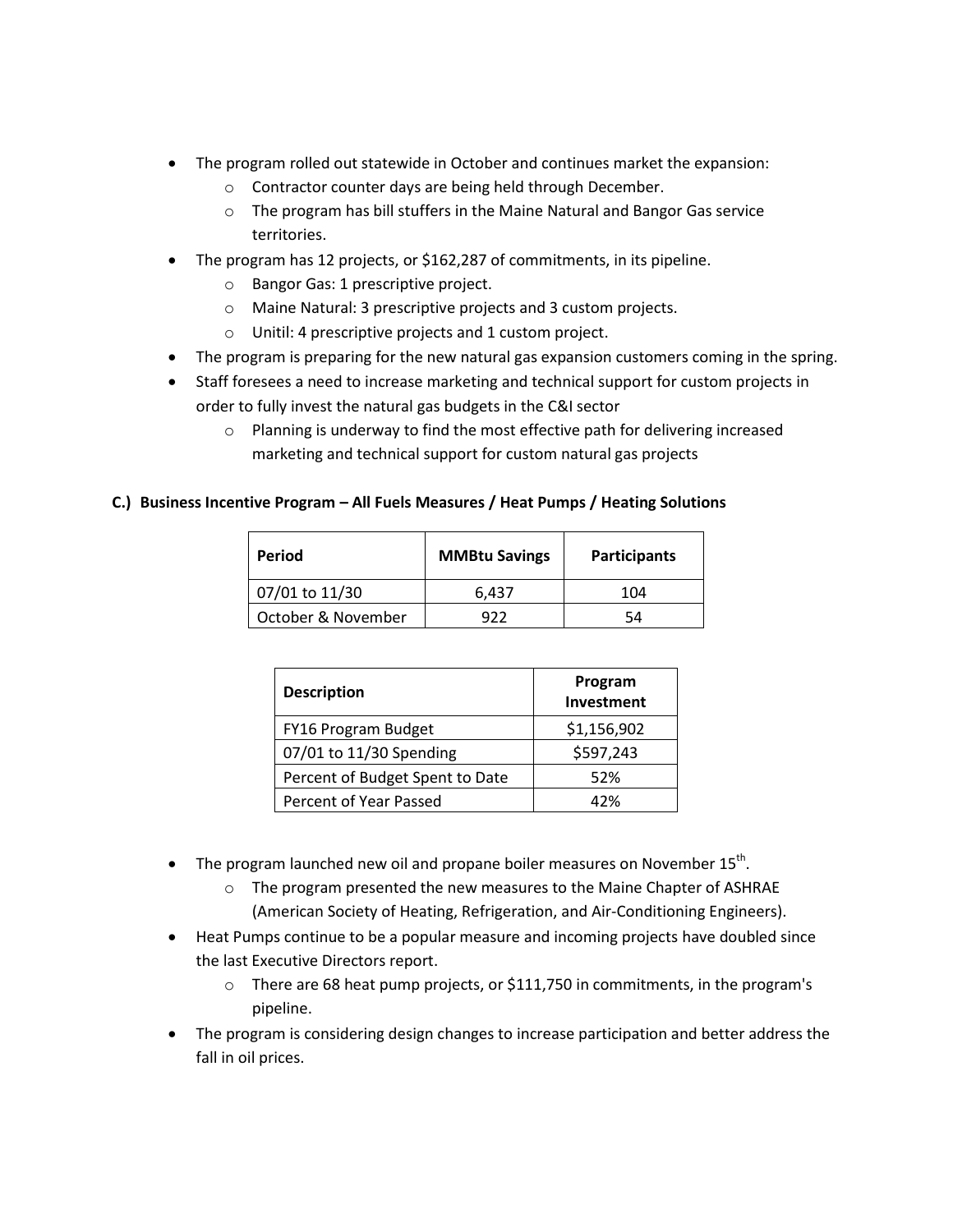#### **D.) Business Incentive Program – Multifamily**

| Period             | kWh Savings | <b>Participants</b> |  |
|--------------------|-------------|---------------------|--|
| 07/01 to 11/30     | 2,201,791   | 13                  |  |
| October & November | 606,097     |                     |  |

| <b>Description</b>              | Program<br>Investment |  |
|---------------------------------|-----------------------|--|
| FY16 Program Budget             | \$1,744,886           |  |
| 07/01 to 11/30 Spending         | \$392,057             |  |
| Percent of Budget Spent to Date | 22%                   |  |
| Percent of Year Passed          | 42%                   |  |

- The program reached out to the Bangor Apartment Owners Association and the Maine Apartment Association.
- The program has an additional 10 projects, or \$179,576 in commitments, in its pipeline.

#### **E.) Large Customer Program**

| <b>Description</b>      | <b>Incentive</b><br><b>Spending</b> | <b>Savings</b> | <b>Participants</b> |
|-------------------------|-------------------------------------|----------------|---------------------|
| Electric Year to Date   | \$2,200,000                         | 4,500 MWh      |                     |
| <b>GHG Year to Date</b> | \$2,100,000                         | 3,048 tons     |                     |

- The program has budget of \$8.9 million for electricity saving projects. The program has encumbered and committed from previous years \$2.2 million and issued \$1.24 million of new awards in FY16.
	- o The program has \$2.9 million of electric projects in its pipeline that are coming into focus.
- The program has a budget of \$7.7 million presently allocated to GHG saving measures. The program has encumbered and committed from previous years \$2.1 million and issued \$691,561 of new awards in FY16.
	- o The program has \$1.75 million of GHG projects in its pipeline.
- The program continues to face a marketing challenge due to the suspension of electric measures in the Business Incentive Program and resulting confusion in the marketplace about whether any incentives are available for C&I customers. The team is considering ways to better market the Large Customer Program to Maine businesses.
- The program is considering design changes to increase participation for GHG measures and to better address the fall in oil prices.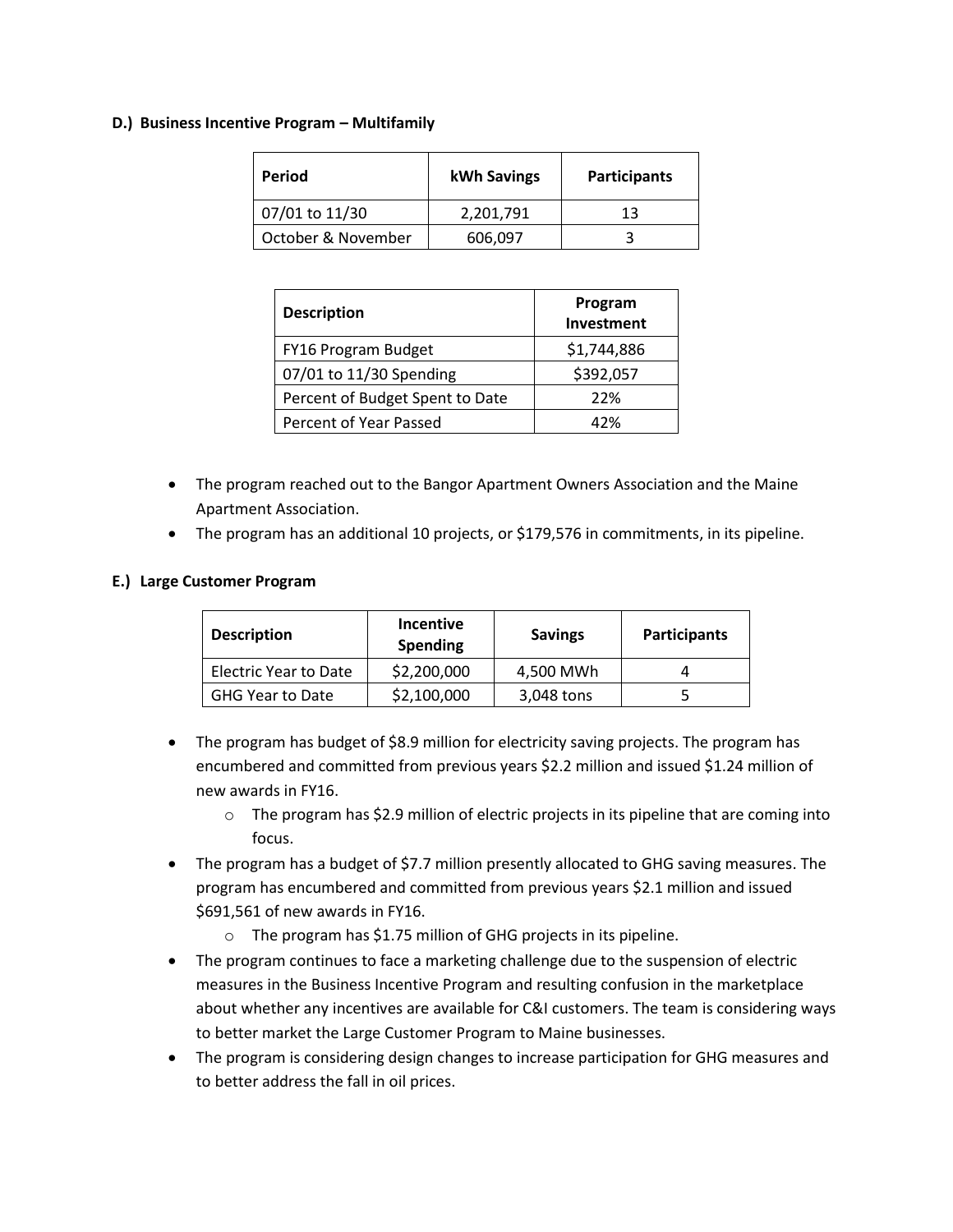#### **F.) Small Business Initiative**

| Period             | <b>kWh Savings</b> | <b>Participants</b> |  |
|--------------------|--------------------|---------------------|--|
| 07/01 to 11/30     | 1,955,508          | 66                  |  |
| October & November | 697.191            | 7Δ                  |  |

| <b>Description</b>              | Program<br>Investment |
|---------------------------------|-----------------------|
| FY16 Program Budget             | \$1,010,917           |
| 07/01 to 11/30 Spending         | \$424,834             |
| Percent of Budget Spent to Date | 42%                   |
| Percent of Year Passed          | 42%                   |

- The program has projects under development in two regions:
	- o Region 3 (Western Maine Norway/South Paris/Oxford) 11 projects (Estimated completion date of 2/28/16).
	- o Region 4 (Winslow/Waterville) 47 projects (Estimated completion date of 3/31/16).
- The program has 20 projects, or \$160,987 of commitments, in its pipeline.
- The program plans to fully invest its FY16 budget by March 31, 2016.

#### **G.) Commercial New Construction -- Maine Advanced Buildings Program**

- The program has 5 projects in construction. Together they represent 219,812 ft<sup>2</sup> of high efficiency commercial space.
- There are 3 potential projects in the design phase.
- The program plans to fully invest its entire FY16 budget on projects that are already underway.
	- o 3 projects are scheduled to be completed this fiscal year.

#### **H.) Home Energy Savings Program**

| Period         | kWh Savings | <b>MMBtu</b><br><b>Savings</b> | <b>Measures</b> |
|----------------|-------------|--------------------------------|-----------------|
| 07/01 to 10/31 | 3,913,651   | 22.674                         | 3.895           |
| October        | 1,075,382   | 7,251                          | 1.132           |

| <b>Description</b>  | Program<br>Investment |
|---------------------|-----------------------|
| FY16 Program Budget | \$8,360,503           |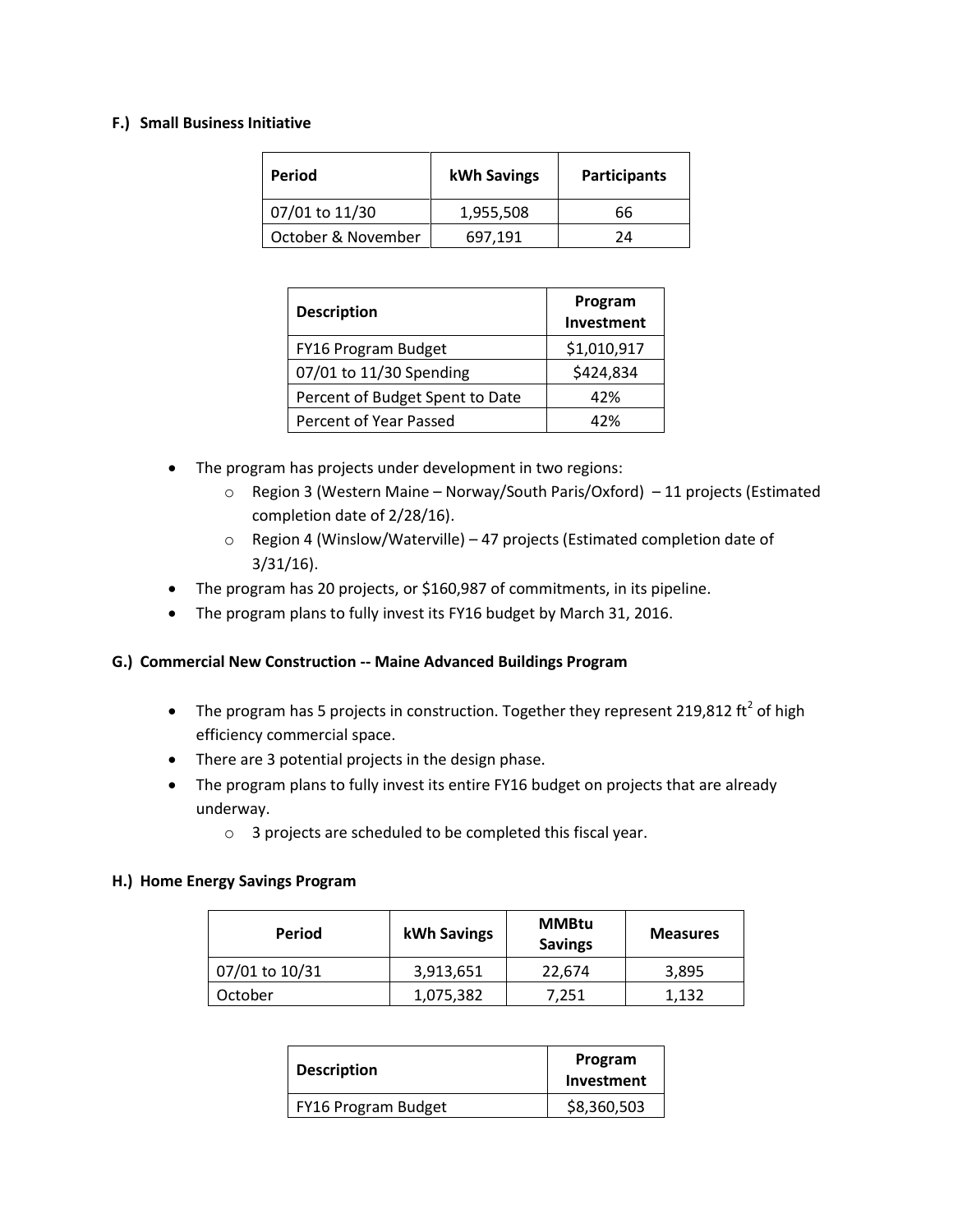| 07/01 to 11/15 Spending         | \$2,599,986 |
|---------------------------------|-------------|
| Percent of Budget Spent to Date | 31%         |
| Percent of Year Passed          | 38%         |

- More than 2,100 measures were installed in over 1,800 homes in October and November. The total number of participating homes in the first 5 months of FY16 was over 4,100.
	- o There were 6,244 participating homes during the same period in FY15 when oil prices were still well above \$3.00 per gallon.
	- o The current average statewide price of oil is \$1.97 per gallon.
- The program recently announced modest design changes to increase participation and better address the fall in oil prices and Staff is monitoring customer uptake to determine if additional steps should be taken.
- The first weeks of December showed a continued steady volume with nearly \$200,000 of HESP incentives issued.
- The program closed 49 loans with a total value of \$428,000 in October and 60 loans with a total value of \$582,000 in November.
- The amount of loans closed in FY16 to date is \$1.95 million from 207 loans.
	- $\circ$  This is roughly a 15% drop in loan activity from the same 5 months last fiscal year.

## **I.) Consumer Products Program**

| <b>Period</b>      | <b>MMBtu</b><br><b>Savings</b> | <b>Appliance</b><br><b>Rebates</b> | Light<br><b>Bulbs</b> |
|--------------------|--------------------------------|------------------------------------|-----------------------|
| 07/01 to 11/30     | 44.352                         | 4.226                              | 729,077               |
| October & November | 20,288                         | 1,309                              | 383,155               |

| <b>Description</b>              | Program<br>Investment |
|---------------------------------|-----------------------|
| FY16 Program Budget             | \$10,533,305          |
| 07/01 to 11/09 Spending         | \$2,889,637           |
| Percent of Budget Spent to Date | 27%                   |
| Percent of Year Passed          | 36%                   |

- Since July  $1^{st}$  the program incentivized approximately 1.25 million bulbs (including the percent allocated to Low Income) through the first week of December, matching last year's performance.
- Specialty bulbs accounted for 11% of the program.
- Below are some October and November comparisons between FY15 and FY16:
	- o 250,000 CFLs in FY16 (versus 525,000 last fiscal year);
	- o 240,000 LEDs in FY16 (versus 117,000 last fiscal year);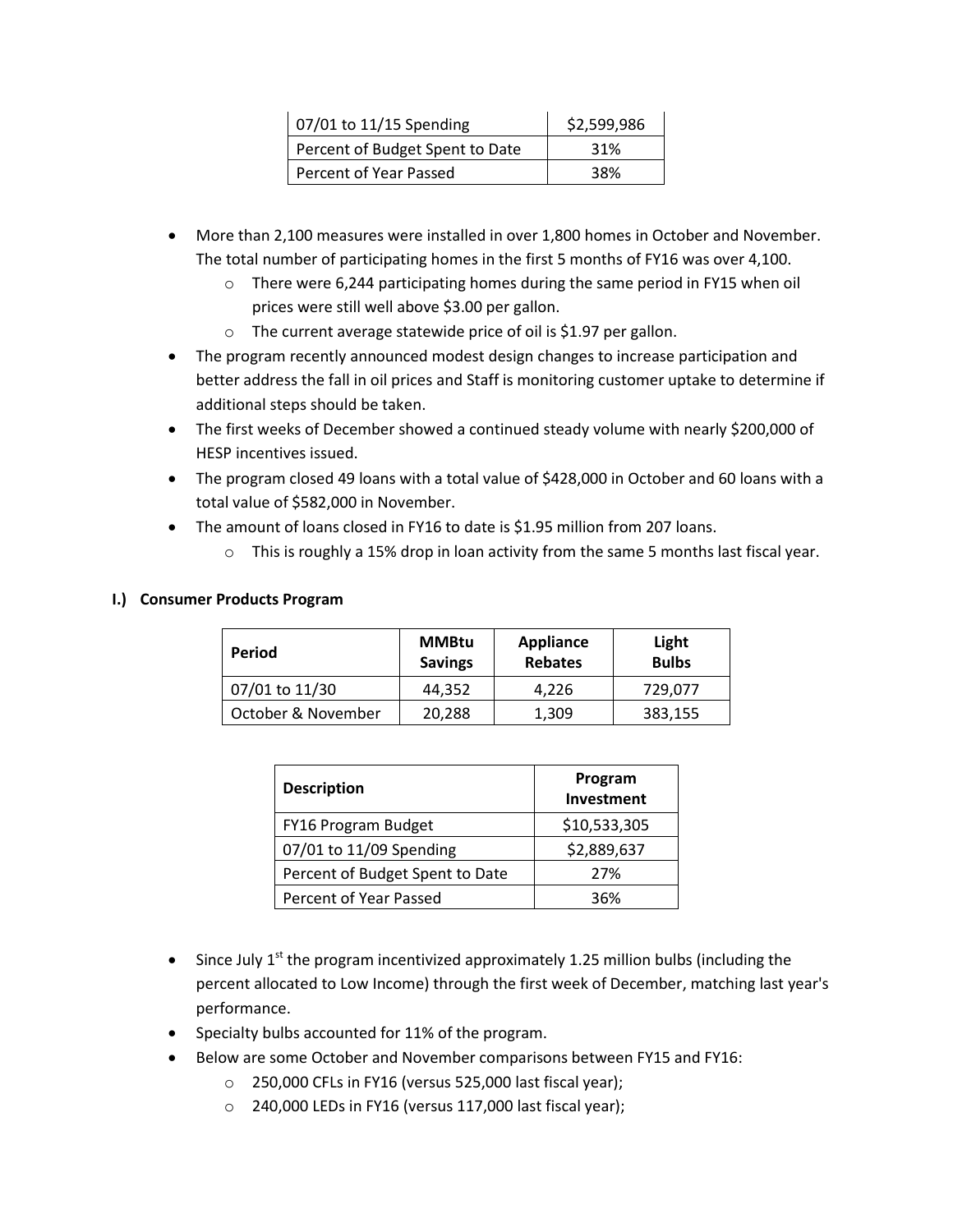- o 274 room air purifiers in FY16 (versus none last fiscal year);
- o 499 dehumidifiers in FY16 (versus none last fiscal year); and
- o 325 heat pump water heaters in FY16 (versus 280 last fiscal year).
- The program plans to invest 99% of its \$13 million budget and achieve 96% of the 108 GWH/year savings goal.
- The program is currently considering new lighting and appliance measures:
	- o Examples: Non-Energy Star ("value-line") LEDs, thermostatically controlled showerheads, and clothes washers.
- The Distributor Screw-In LED Initiative was launched. The initiative offers discounted screwin LEDs through 10 distributors at 23 locations. The largest distributors are Gilman Electric, Rexel and Rockingham Electric. Distributors are the primary supplier of LEDs for electricians.

| Period         | kWh Savings | <b>LIDI Projects</b> | <b>Ductless Heat</b><br><b>Pumps</b> | <b>Lighting Bulbs</b> |
|----------------|-------------|----------------------|--------------------------------------|-----------------------|
| 07/01 to 10/31 | 3,684,256   | 109                  | 14                                   | 233,535               |
| October        | 1,684,143   |                      | 14                                   | 118,486               |

# **J.) Low-Income Direct Install Initiatives (electric, natural gas, and "any fuels")**

| <b>Description</b>              | Program<br>Investment |  |
|---------------------------------|-----------------------|--|
| FY16 Program Budget             | \$4,867,334           |  |
| 07/01 to 11/30 Spending         | \$999,069             |  |
| Percent of Budget Spent to Date | 21%                   |  |
| Percent of Year Passed          | 42%                   |  |

- The LIDI (Low-Income Direct Install) initiative is installing a bundle of measures including heat pump water heater and, where appropriate, low-flow devices and lights.
- 113 ductless heat pumps were installed in low income homes in October and November.
	- $\circ$  Indian reservations accounted for 92 of ductless heat pumps. These were installed without CAP assistance.
- The program forecasts installing another 100 ductless heat pumps by January, fully investing the remaining Low Income RGGI funds. The program will have doubled its 12 months savings goal in only 7 months.
- Natural Gas weatherization direct installs will be offered in the next few weeks. The program will ask households for a \$100 co-pay.

# **K.) Strategic Initiatives (Cross Cutting)**

**1. Evaluation & Data Analysis**